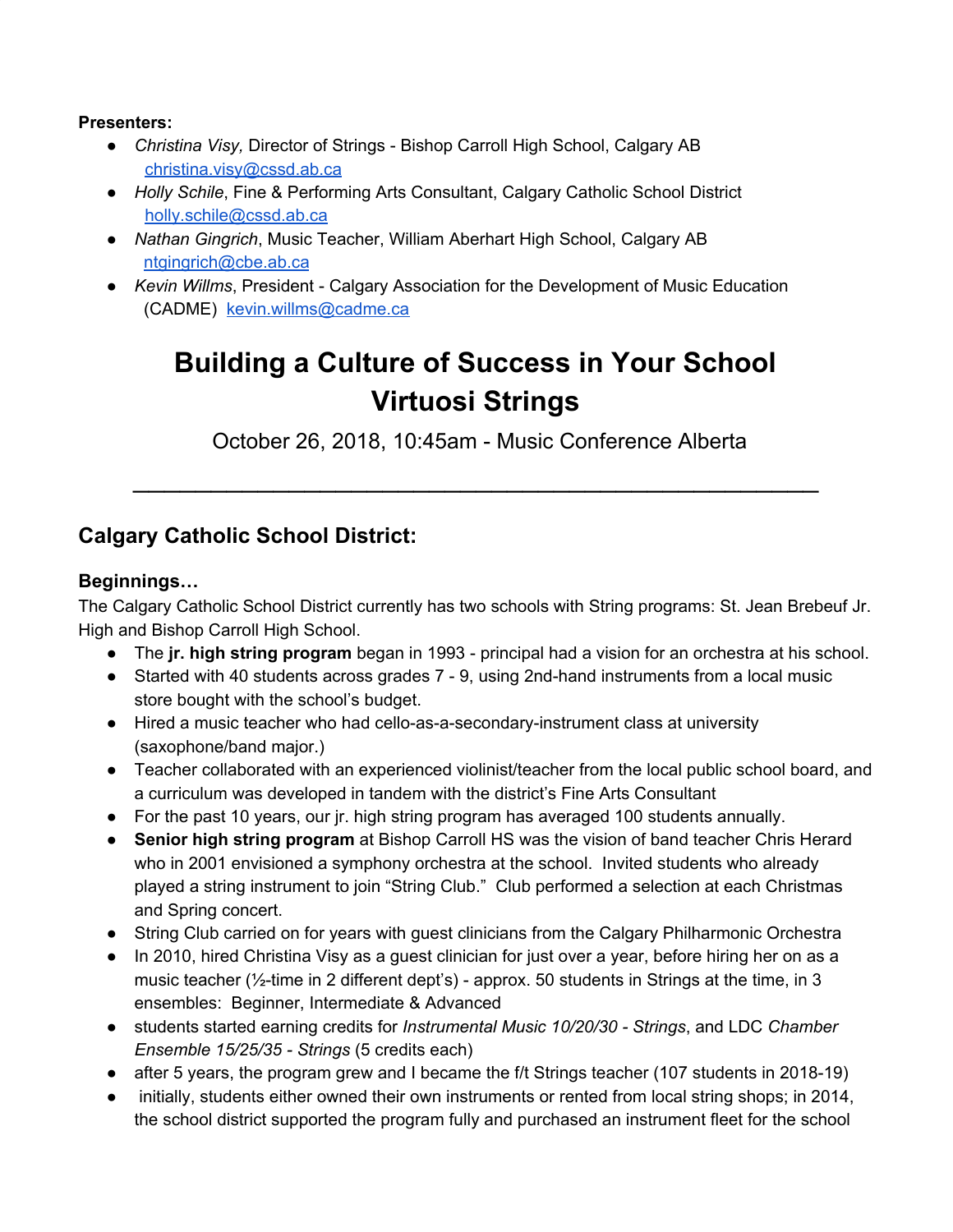# **Background & Key Factors:**

- Self-directed individualized learning model at Bishop Carroll High School allows for rehearsals during the school day (we're a magnet school)
- Close proximity (2 blocks away) to the well-established community-based conservatory of music (Mount Royal University Conservatory)
- Active and engaged Music Parent Society who fundraises to support our music program; Society takes care of music uniform distribution, provides scholarships, and subsidizes music camps and clinicians via fundraising activities such as The Music Gala & Silent Auction, cash raffle, spring plant sale, grocery gift card sales, etc.
- Ensembles are auditioned (except for the beginning string group) and students are placed according to ability, not grade
- Current fleet of school instruments: 24 violins/10 violas/14 cellos/10 basses
- \$200 Instrumental Strings program fee covers: accessories, music folders, replacement dampits (humidifier), rosin, shoulder rests, endpin anchors, crested Music dep't golf shirt, clip-on chromatic tuners, most clinician costs, in-school guest artist fees, accompanist fees

## **Professional Development/Training:**

#### 1) *Indiana University's Retreat for Violin & Viola Teachers*

led by Mimi Zweig and Dr. Brenda Brenner (1-week long in early July) - highly recommended (practical) for teachers who are starting to teach strings

## **2)** *The Midwest Clinic (Dec 19-22, 2018) in Chicago, IL*

- a) *Paul Rolland Pedagogy in the Orchestra Classroom* breakout
- b) *A Band Director's Survival Guide to Teaching Strings* breakout
- c) numerous string-based breakouts & orchestra reading session (for newly published

string repertoire)

# **Resources:**

- JWPepper.com online resource for string orchestra music
- ASTAStrings.org: American String Teachers' Assoc. the professional association for string teachers; top-notch string teaching resources and advocacy info. Excellent resources about how to start a String program in your school can be found at: [https://www.astastrings.org/web/Resources/Advocacy/Advocacy\\_Tools.aspx](https://www.astastrings.org/web/Resources/Advocacy/Advocacy_Tools.aspx)
- StringPedagogy.com (Mimi Zweig, Indiana University)
- Fine Tuning: 50 Intermediate String Ensembles for Developing Solid Intonation and Tone Production (Kjos) -intonation-refining resource for intermediate strings
- Essentials for Strings by Gerald Anderson (Kios) scale method book for heterogeneous string ensembles (1, 2 & 3 octave scales/technique)
- StringSkills.com (Gabriel Villasurda, Ann Arbor, MI): practical downloadable resources to use in your string classroom tomorrow, including: 1 & 2-octave scales & arpeggios, rhythm-reading exercises, shifting exercises, tunes in multiple keys, 25 bowing types, finger patterns
- Christmas Kaleidoscope, Books 1 & 2 (Kjos) heterogeneous string carol compilations for intermediate string players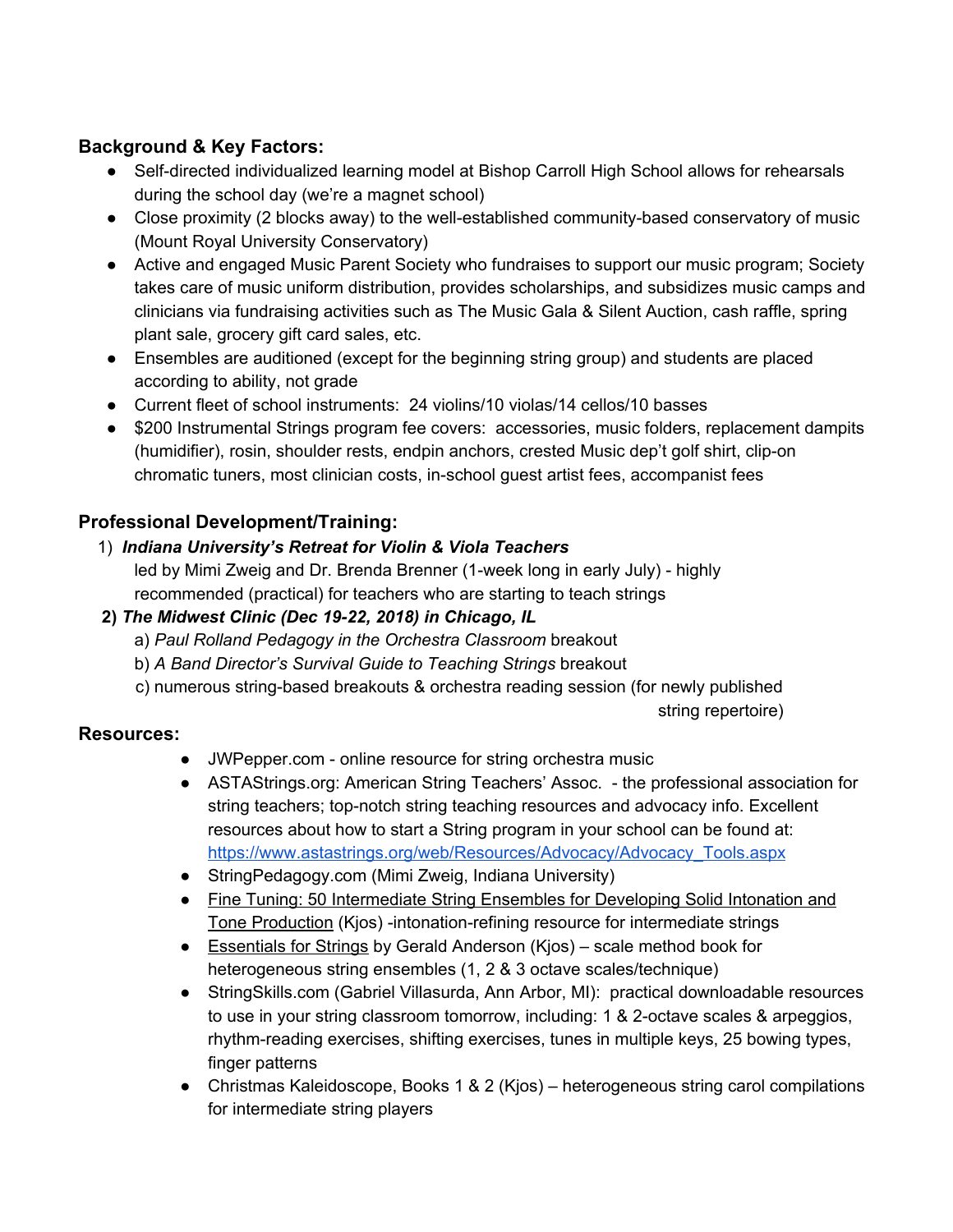## **String Culture at the School:**

● When the program grew, we needed to add another intermediate string ensemble. Had a "name-the-string-ensembles" contest resulting in our current four string ensembles:

> **Ensemble Eruditio** (Beginner Strings): the "learning" ensemble **Ensemble Intermezzo** (Jr. Intermediate ensemble): the middle ensemble **Cantabile Strings** (Senior Intermediate ensemble): the "singing" strings **Virtuosi Strings** (Senior-most ensemble): our "highly skilled" ensemble

- Placement auditions
- String Info Meetings & Instrument Demos (August & early Sept); a student speaks at September orientation assembly about how to join the string program
- Annual Strings Camp (\$150 per student after \$100 subsidy from Music Society)
- Calgary Performing Arts Festival (CPAF all string ensembles compete)
- Music Dep't travel: past tours to Whistler, New York, Italy, China, Orlando FL
- Virtuosi Strings invited to perform at The Midwest Clinic, Chicago IL (Dec 2017) came about via a vision for a bigger opportunity for the Virtuosi ensemble
- Annual String Fling concert (together with the String Camp and CPAF, fosters cross-pollination among the string ensembles)
- String magazines in the library (Strings/Strad)
- Fine Arts Week (pop-up concerts & string instrument petting zoo)
- Concert attendance reports & field trips (Calgary Phil/National Music Centre)
- Orchestra clinicians and guest conductors

#### **Why Strings…?**

- **Student perspectives:** community/friends/a break from academics/I love the sound of stringed instruments/teaches me discipline that carries over into all areas of life/high school music (option) credits/teamwork/opportunity to travel with my ensemble/uses my whole brain/something I take pride in
- \***Research** shows that music: engages every part of the brain, supports listening and language, aids neural processing, improves cognitive function (attention/memory), enhances speech, improves consonant differentiation in speech, improves speech & sound processing over one's lifespan, alters brain development in at-risk adolescents, improves hearing speech in noise and auditory cognitive skills, increases sensitivity to music and sound patterns, increases phonological awareness & early reading skills
- \*Brainvolts Lab Northwestern University's Auditory Neuroscience Lab: [www.brainvolts.northwestern.edu](http://www.brainvolts.northwestern.edu/)
- **The Harmony Project** provides tuition-free music education & social support to youth in Los Angeles & Southern California **harmony-project.org**
- **● Fairview Public School project** (Bloomington, IN led by Dr. Brenda Brenner, Indiana University); study is mid-way: provides violin instruction to grade 1+ students from socio-economically depressed neighbourhoods; tracking effect of violin studies on core subject grades